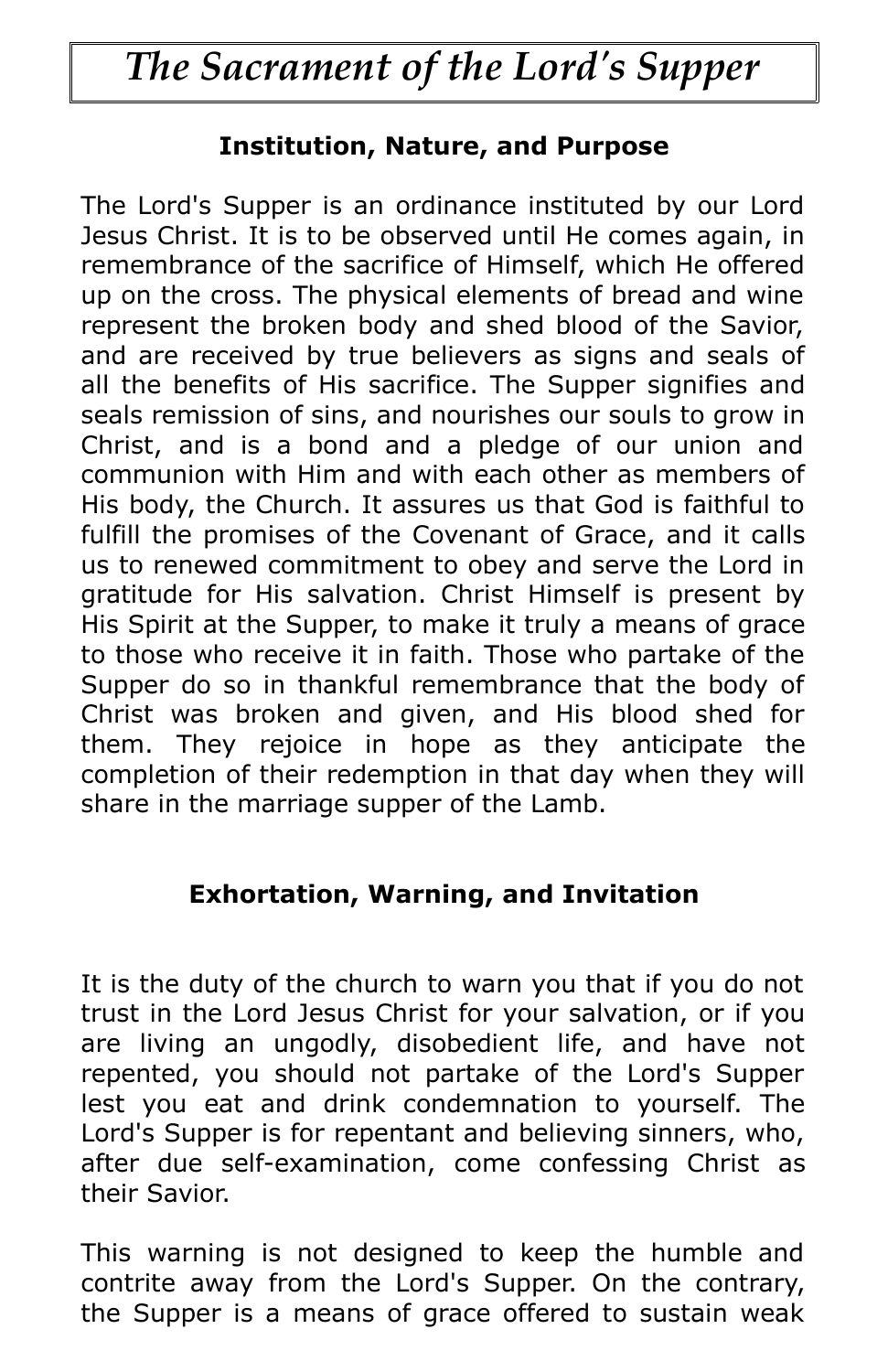pilgrims on their journey through the wilderness of this life. We come to partake of the symbols of Christ's broken body and shed blood, come as sinners whose only hope is the grace of God in Christ. We come in a worthy manner if we recognize that in ourselves we are unworthy sinners who need a Savior, if we discern His body given for our sins, if we hunger and thirst after Christ, giving thanks for His grace, trusting in His merits, feeding on Him by faith, renewing our covenant with Him and His people.

If you are prepared to come in this way, then hear the Lord's words of gracious invitation: "Come, everyone who thirsts, come to the waters; and he who has no money, come, buy and eat! Come, buy wine and milk without money and without price...Listen diligently to me, and eat what is good, and delight yourselves in rich food. Incline your ear, and come to me; hear, that your soul may live..."

**Seating of the Communicants** Psalm \_\_\_

## **Consecration of the Elements**

*The pastor shall lift the bread and the cup, and exhibit them to the communicants:* The Lord Jesus, the same night in which He was betrayed, took bread and also the cup. Following His example, and ministering in His name, I take this bread and this cup, and exhibit them to you as the sacramental symbols of the body and blood of the Lord.

*Replacing the elements, he shall say*: "After the Lord Jesus had taken the bread and the cup, He blessed them. Let us pray, as we give thanks, and consecrate these elements."

*Prayer of thanksgiving and consecration, ending with: "*Bless so much of these elements as shall be used on this occasion, which we hereby set apart from a common to a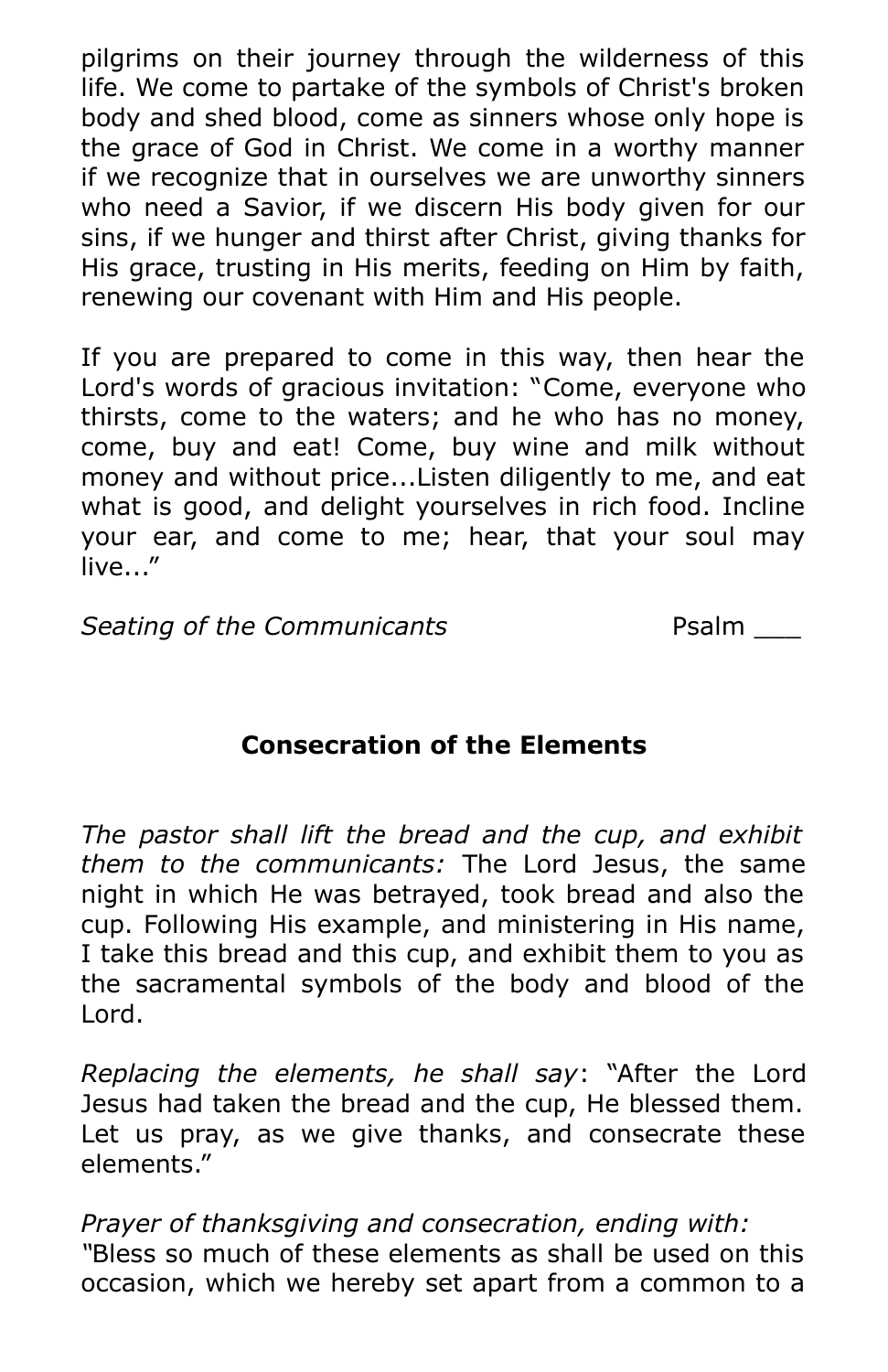sacramental use, in the name and by the authority of the Lord Jesus Christ, the King and Head of the Church."

# **Holy Communion**

*The pastor shall take the bread, and break it, saying:* "After the Lord Jesus had blessed the bread He broke it. Following His command and example, and ministering in His name, I break this bread and give it to you His Disciples, saying as He said, 'Take, eat; this is My body which is broken for you; do this in remembrance of me.<sup>1"</sup>

## **Table Hymn** Psalm 2008

*Next the pastor shall take the cup and offer it to the congregation...* 

*Saying*: "In the same manner He also took the cup after supper and gave it to His disciples, saying, 'This cup is the new covenant in My blood; this do, as often as you drink it, in remembrance of Me.' For as often as you eat this bread and drink this cup, you proclaim the Lord's death until He comes.

**Table Hymn** Psalm 2008

# **Post Communion Exhortation**

*The pastor shall say*: Beloved in the Lord: In this sacrament, God has held forth to us all the riches of the grace of our Lord Jesus Christ. "This is the bread which comes down from heaven, that a man may eat thereof and not die. Yea, he that eats of this bread shall live forever." Let us remember His promise: "Whosoever eats my flesh, and drinks my blood, has life eternal, and I will raise him up at the last day."

Having such promises, and receiving such grace, let us rise from this table resolved to hold fast the profession of our faith in Christ, and to walk worthy of Him in all things.